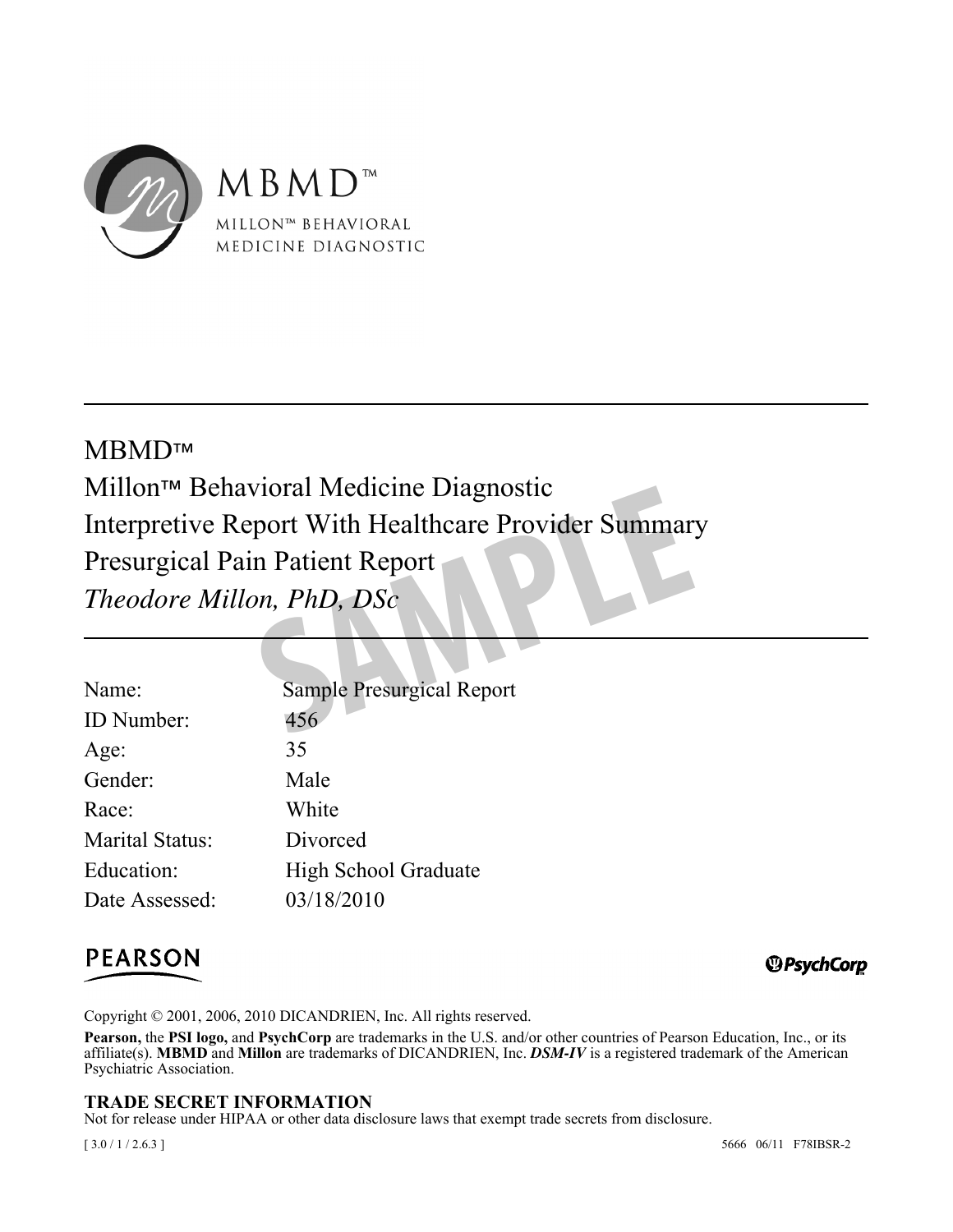## **PREVALENCE (PS) SCORES BASED ON GENERAL MEDICAL NORMS**

**Validity (Scale V) Score = 0**

#### **Code:** AA BB // 5 \*\* 4 8B \* // C B A \*\* E \* D F + // - \*\* H \* I + // **Medical Problem(s):** Pain

| Response<br><b>Patterns</b> | X. DISCLOSURE   | Y. DESIRABILITY   | Z. DEBASEMENT  | unlikely problem area |
|-----------------------------|-----------------|-------------------|----------------|-----------------------|
| <b>Negative</b>             | <b>ALCOHOL</b>  | <b>DRUG</b>       | <b>EATING</b>  | possible problem area |
| <b>Health Habits</b>        | <b>CAFFEINE</b> | <b>INACTIVITY</b> | <b>SMOKING</b> | likely problem area   |

|                                          |                | <b>SCORE</b>   |           | PROFILE OF PREVALENCE SCORES  | <b>CLINICAL SCALES</b>          |
|------------------------------------------|----------------|----------------|-----------|-------------------------------|---------------------------------|
|                                          |                | <b>RAW</b>     | <b>PS</b> | $\mathbf 0$<br>35<br>75<br>85 | $100+$                          |
|                                          | AA             | 17             | 89        |                               | ANXIETY-TENSION                 |
|                                          | <b>BB</b>      | 8              | 76        |                               | <b>DEPRESSION</b>               |
| <b>Psychiatric</b><br><b>Indications</b> | <b>CC</b>      | 9              | 60        |                               | <b>COGNITIVE DYSFUNCTION</b>    |
|                                          | DD             | 9              | 66        |                               | <b>EMOTIONAL LABILITY</b>       |
|                                          | EE             | 3              | 25        |                               | <b>GUARDEDNESS</b>              |
|                                          | $\mathbf{1}$   | $\overline{4}$ | 50        |                               | <b>INTROVERSIVE</b>             |
|                                          | 2A             | $\mathbf{1}$   | 40        |                               | <b>INHIBITED</b>                |
|                                          | 2B             | $\mathbf{1}$   | 10        |                               | <b>DEJECTED</b>                 |
|                                          | 3              | 9              | 65        |                               | <b>COOPERATIVE</b>              |
|                                          | 4              | 18             | 83        |                               | <b>SOCIABLE</b>                 |
| Coping<br><b>Styles</b>                  | 5              | 22             | 99        |                               | <b>CONFIDENT</b>                |
|                                          | 6A             | 5              | 35        |                               | <b>NONCONFORMING</b>            |
|                                          | 6B             | $\overline{7}$ | 35        |                               | <b>FORCEFUL</b>                 |
|                                          | $\overline{7}$ | 19             | 55        |                               | <b>RESPECTFUL</b>               |
|                                          | 8A             | 5              | 50        |                               | OPPOSITIONAL                    |
|                                          | 8B             | 12             | 77        |                               | <b>DENIGRATED</b>               |
|                                          | A              | 27             | 95        |                               | <b>ILLNESS APPREHENSION</b>     |
|                                          | B              | 25             | 115       |                               | <b>FUNCTIONAL DEFICITS</b>      |
| <b>Stress</b>                            | C              | 28             | 115       |                               | PAIN SENSITIVITY                |
| <b>Moderators</b>                        | D              | $\mathbf{1}$   | 25        |                               | SOCIAL ISOLATION                |
|                                          | Ε              | 16             | 83        |                               | <b>FUTURE PESSIMISM</b>         |
|                                          | F              | 0              | 5         |                               | SPIRITUAL ABSENCE               |
|                                          | G              | 6              | 50        |                               | <b>INTERVENTIONAL FRAGILITY</b> |
| <b>Treatment</b><br>Prognostics          | н              | 8              | 84        |                               | <b>MEDICATION ABUSE</b>         |
|                                          | ı              | 0              | 5         |                               | <b>INFORMATION DISCOMFORT</b>   |
|                                          | J              | $\overline{7}$ | 70        |                               | <b>UTILIZATION EXCESS</b>       |
|                                          | Κ              | $\overline{7}$ | 62        |                               | PROBLEMATIC COMPLIANCE          |
| Management                               | Г              | 9              | 90        |                               | ADJUSTMENT DIFFICULTIES         |
| Guides                                   | M              | $\overline{7}$ | 82        |                               | PSYCH REFERRAL                  |

*Increasingly Problematic*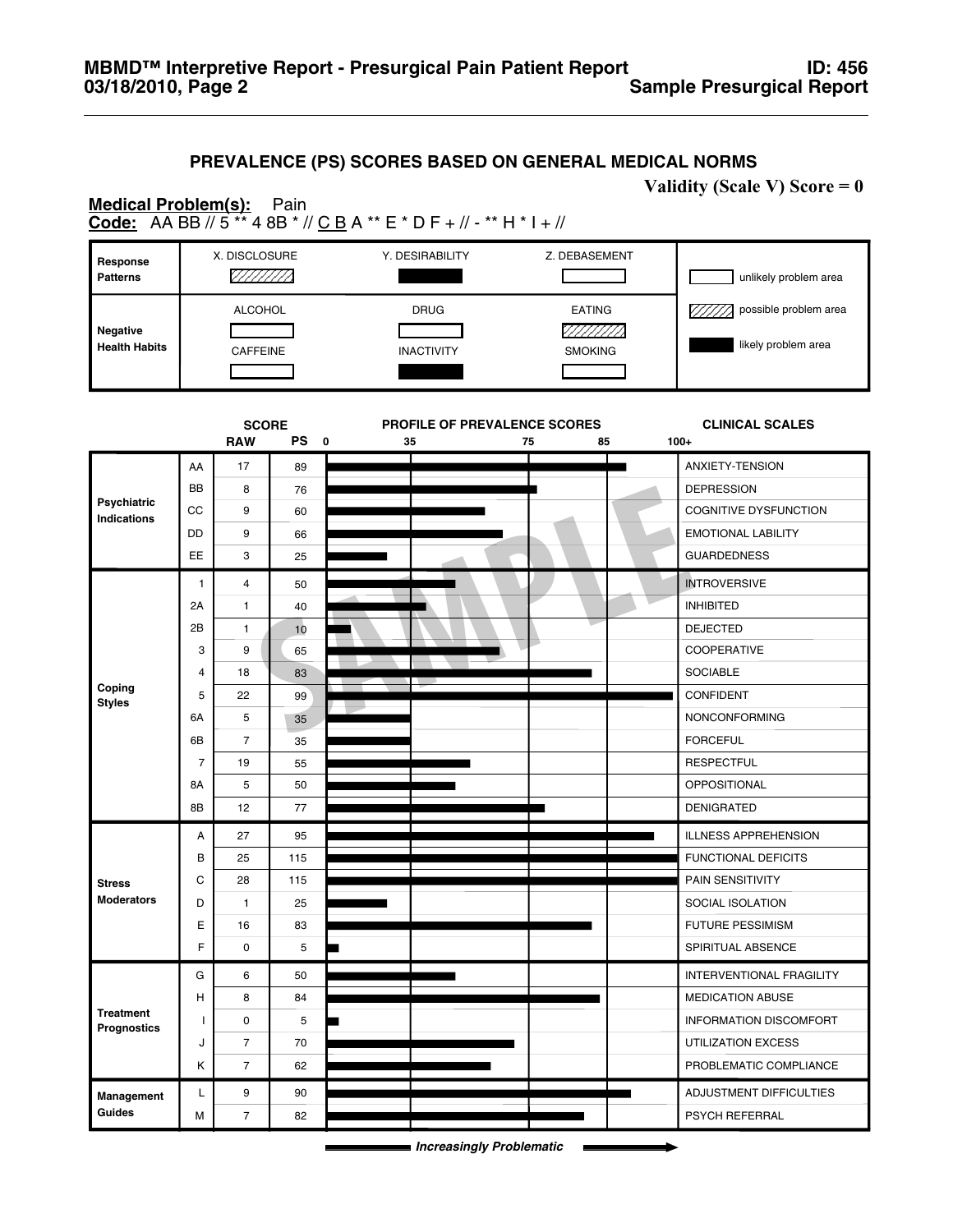## **PERCENTILE SCORES BASED ON CHRONIC PAIN NORMS**

This percentile-based profile provides comparative information regarding this patient's similarity to other pain patients. However, the Pain Patient Summary and the full MBMD Interpretive Report that follow are based on the general medical norms recorded on the previous prevalence-based profile page.

|                                        | <b>SCORE</b><br>PROFILE OF PERCENTILE SCORES |                |        | <b>CLINICAL SCALES</b> |    |          |                                 |
|----------------------------------------|----------------------------------------------|----------------|--------|------------------------|----|----------|---------------------------------|
|                                        |                                              | <b>RAW</b>     | %ile 1 | 25                     | 50 | 75<br>99 |                                 |
|                                        | AA                                           | 17             | 74     |                        |    |          | ANXIETY-TENSION                 |
|                                        | <b>BB</b>                                    | 8              | 39     |                        |    |          | <b>DEPRESSION</b>               |
| Psychiatric<br>Indications             | CC                                           | 9              | 52     |                        |    |          | COGNITIVE DYSFUNCTION           |
|                                        | DD                                           | 9              | 51     |                        |    |          | <b>EMOTIONAL LABILITY</b>       |
|                                        | <b>EE</b>                                    | 3              | 17     |                        |    |          | <b>GUARDEDNESS</b>              |
|                                        | 1                                            | 4              | 33     |                        |    |          | <b>INTROVERSIVE</b>             |
|                                        | 2A                                           | $\mathbf{1}$   | 24     |                        |    |          | <b>INHIBITED</b>                |
|                                        | 2B                                           | $\mathbf{1}$   | 38     |                        |    |          | <b>DEJECTED</b>                 |
|                                        | 3                                            | 9              | 42     |                        |    |          | <b>COOPERATIVE</b>              |
|                                        | 4                                            | 18             | 97     |                        |    |          | <b>SOCIABLE</b>                 |
| <b>Coping Styles</b>                   | 5                                            | 22             | 99     |                        |    |          | <b>CONFIDENT</b>                |
|                                        | 6A                                           | 5              | 39     |                        |    |          | <b>NONCONFORMING</b>            |
|                                        | 6B                                           | $\overline{7}$ | 52     |                        |    |          | <b>FORCEFUL</b>                 |
|                                        | $\overline{7}$                               | 19             | 35     |                        |    |          | <b>RESPECTFUL</b>               |
|                                        | <b>8A</b>                                    | 5              | 30     |                        |    |          | OPPOSITIONAL                    |
|                                        | 8B                                           | 12             | 77     |                        |    |          | <b>DENIGRATED</b>               |
|                                        | А                                            | 27             | 79     |                        |    |          | <b>ILLNESS APPREHENSION</b>     |
|                                        | в                                            | 25             | 82     |                        |    |          | FUNCTIONAL DEFICITS             |
| <b>Stress</b>                          | C                                            | 28             | 59     |                        |    |          | PAIN SENSITIVITY                |
| <b>Moderators</b>                      | D                                            | $\mathbf{1}$   | 21     |                        |    |          | SOCIAL ISOLATION                |
|                                        | Е                                            | 16             | 59     |                        |    |          | <b>FUTURE PESSIMISM</b>         |
|                                        | F                                            | 0              | 25     |                        |    |          | SPIRITUAL ABSENCE               |
|                                        | G                                            | 6              | 42     |                        |    |          | <b>INTERVENTIONAL FRAGILITY</b> |
|                                        | Н                                            | 8              | 90     |                        |    |          | <b>MEDICATION ABUSE</b>         |
| <b>Treatment</b><br><b>Prognostics</b> | T                                            | 0              | 28     |                        |    |          | INFORMATION DISCOMFORT          |
|                                        | J                                            | $\overline{7}$ | 40     |                        |    |          | UTILIZATION EXCESS              |
|                                        | Κ                                            | $\overline{7}$ | 45     |                        |    |          | PROBLEMATIC COMPLIANCE          |
| Management                             | L.                                           | 9              | 51     |                        |    |          | ADJUSTMENT DIFFICULTIES         |
| Guides                                 | M                                            | $\overline{7}$ | 56     |                        |    |          | PSYCH REFERRAL                  |

*Increasingly Problematic*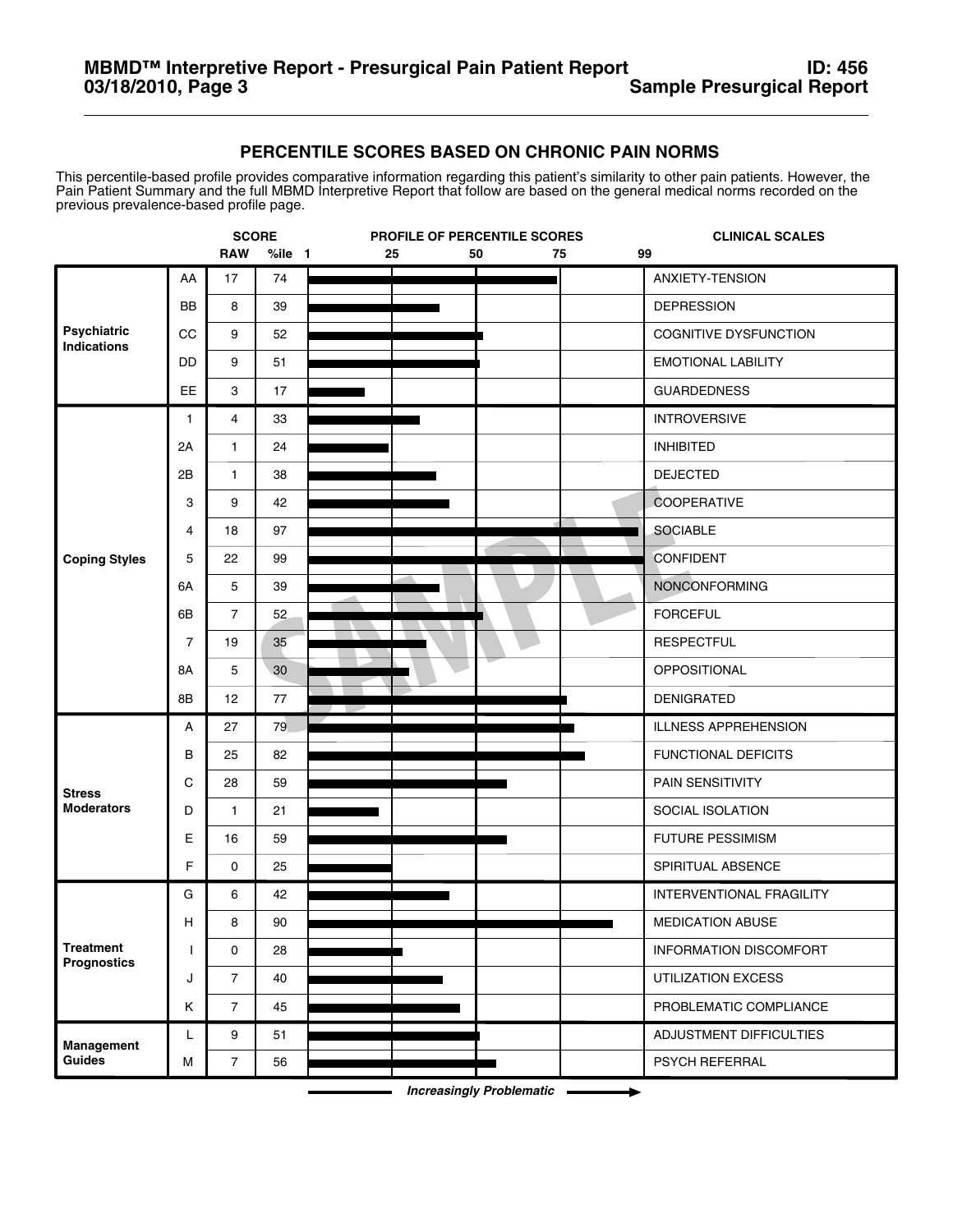# **PRESURGICAL PAIN PATIENT SUMMARY**

The categorizations in the following tables are credible and discriminating probabilistic judgments based on literature reviews, clinical experience, and a few early empirical studies. As such, they should not be considered as definitive, but serve as guides to clinicians in making prudent and tentative judgments.

# **I. PRESURGICAL CONSIDERATIONS**

#### **A. Patient-Provider Communications**

The research literature and clinical experience indicate that the interpersonal coping styles of patients provide a gauge of how they relate to others and the way they may relate to healthcare providers. Providers should consider the following orientation when communicating with the patient as noted below.

| The following healthcare orientation:          | Is considered:   |
|------------------------------------------------|------------------|
| Work to increase patient self-reliance         | Helpful          |
| Maintain strong focus on patient self-interest | <b>ADVISABLE</b> |

#### **B. Major Surgical Outcome Risks**

Reviews of the literature have identified a number of consensual risk factors for poor outcome of spine surgery or device implantation (see the MBMD Pain Patient Reports manual supplement for details). A number of these consensual risk factors are measured by MBMD scales. The patient's MBMD-predicted level of risk for each factor (low, moderate, or marked) is shown below.

| The following risk factor: | Is considered: |
|----------------------------|----------------|
| 1. Depression              | Moderate       |
| 2. Anticipatory anxiety    | <b>MARKED</b>  |
| 3. Cognitive deficits      | low            |
| 4. Pain sensitivity        | <b>MARKED</b>  |
| 5. Lack of social support  | low            |
| 6. Medication abuse        | Moderate       |
| 7. Problematic compliance  | low            |
| 8. Catastrophizing         | <b>MARKED</b>  |

#### **C. Secondary Surgical Outcome Risks**

Although the characteristics listed below have not been studied to the extent that they can be included among the consensual risk factors listed in the previous section, clinical experience suggests that they may indicate a risk for poor surgical outcome.

| The following risk factor:            | Is considered: |
|---------------------------------------|----------------|
| 1. Low self-care/motivation           | low            |
| 2. Fear of illness complications      | <b>MARKED</b>  |
| 3. Self-indulgence                    | <b>MARKED</b>  |
| 4. Oppositional attitude              | low            |
| 5. Irritability/hostility             | low            |
| 6. Unstable/erratic routines          | Moderate       |
| 7. Overutilizing healthcare resources | Moderate       |
| 8. Fear of medical procedures         | low            |
| 9. Poor adjustment to pain treatment  | <b>MARKED</b>  |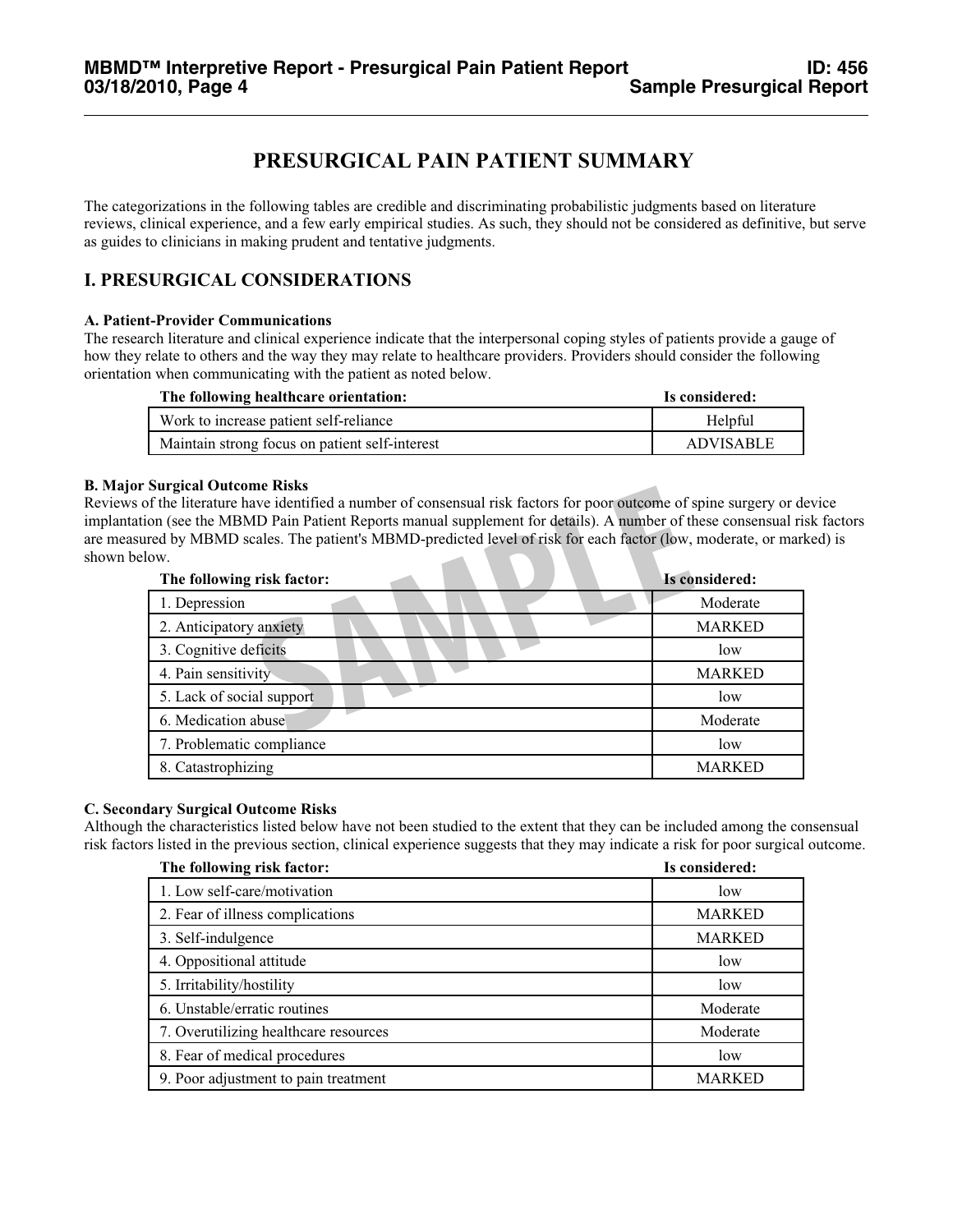#### **D. Patient Assets for Positive Outcome**

Low scores on certain MBMD scales are designed to indicate patient strengths or assets that may help facilitate a favorable response to treatment. The following MBMD-identified strength(s) can be hypothesized to increase the likelihood of a favorable response for this patient to spine or implantation surgery.

| Social support | This patient reports having family and friends who care about him. |
|----------------|--------------------------------------------------------------------|
|                |                                                                    |

#### **E. Predicted Block Prognostic Category**

An algorithm proposed by Block et al. for determining surgical prognosis based on information gathered in the presurgical evaluation has been highly influential in evaluating patients for both spine surgery and implantable devices. A recent study provided mean MBMD scores for patients in the different Block prognostic categories undergoing procedures. Comparing this patient's MBMD scores to the mean scores for each of the Block prognostic groups results in the following predicted Block category:

| Fair Prognosis: Preoperative compliance and motivation measures recommended |  |  |
|-----------------------------------------------------------------------------|--|--|
|                                                                             |  |  |

See the MBMD Pain Patient Reports manual supplement for details on how the predicted Block category was determined. Also note that this analysis is not intended to replace a comprehensive presurgical evaluation that includes a clinical interview.

#### **F. Presurgical Recommendations**

A number of psychosocial interventions designed to improve the chances of a favorable surgery outcome are described in the literature. The patient's MBMD scores suggest that the following intervention(s) may be considered.

| rgical Recommendations<br>r of psychosocial interventions designed to improve the chances of a favorable surgery outcome are described to<br>The patient's MBMD scores suggest that the following intervention(s) may be considered. |                  |
|--------------------------------------------------------------------------------------------------------------------------------------------------------------------------------------------------------------------------------------|------------------|
| The following intervention:                                                                                                                                                                                                          | Is considered:   |
| 1. A psychiatric consultation                                                                                                                                                                                                        | <b>ADVISABLE</b> |
| 2. A neuropsychological exam                                                                                                                                                                                                         | unneeded         |
| 3. A stress management training program                                                                                                                                                                                              | <b>ADVISABLE</b> |
| 4. Pain coping skills training                                                                                                                                                                                                       | <b>ADVISABLE</b> |
| 5. Cognitive behavioral counseling                                                                                                                                                                                                   | Helpful          |
| 6. A smoking cessation program                                                                                                                                                                                                       | unneeded         |
| 7. Family behavioral medicine sessions                                                                                                                                                                                               | unneeded         |
| 8. Medication and/or substance use counseling                                                                                                                                                                                        | Helpful          |
| 9. Compliance monitoring                                                                                                                                                                                                             | Helpful          |
| 10. A peer social support group                                                                                                                                                                                                      | <b>ADVISABLE</b> |
| 11. Reiterate detailed postdischarge instructions                                                                                                                                                                                    | unneeded         |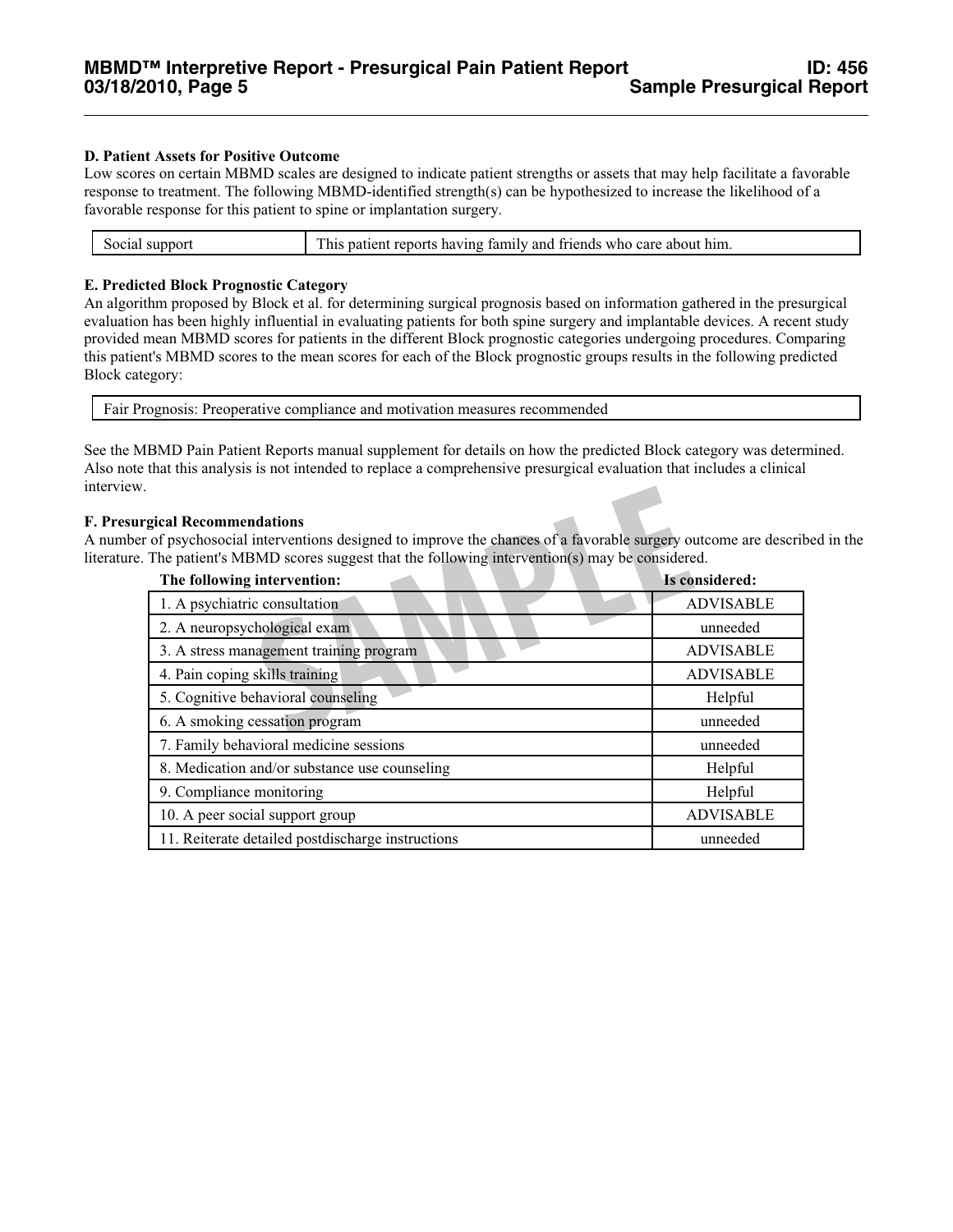# **II. POSTSURGICAL CONSIDERATIONS**

A vast amount of research and clinical experience regarding the relationships between patients' psychosocial characteristics and their response to traditional medical treatments for pain allow reasonable MBMD-based inferences about this patient's likely response to medically based treatment. However, the following inferences are not based directly on research involving the MBMD.

#### **A. Postsurgical Patient Behavior**

| The likelihood that this patient will:             | Is classified as: |
|----------------------------------------------------|-------------------|
| 1. Change unhealthy body mechanics                 | high              |
| 2. Avoid stressful behavior                        | LOW               |
| 3. Complete a follow-up behavioral management plan | high              |
| 4. Comply with general medical regimen             | Average           |
| 5. Show good judgment in an exercise program       | LOW               |
| 6. Avoid long-term general health complications    | LOW               |
| 7. Maintain paced and progressive activity gains   | LOW               |

#### **B. Longer-Term Patient Gains and Challenges**

| r-Term Patient Gains and Challenges<br>The likelihood that surgery will improve this patient's: | Is classified as: |
|-------------------------------------------------------------------------------------------------|-------------------|
| 1. Psychosocial functioning                                                                     | Average           |
| 2. Body image                                                                                   | LOW               |
| 3. Physical health                                                                              | LOW               |
| 4. Mental outlook                                                                               | LOW               |
| 5. Sexual activity                                                                              | LOW               |
| 6. Employment/vocational opportunities                                                          | LOW               |
| 7. Overall quality of life                                                                      | Average           |
| 8. Interpersonal functioning                                                                    | Average           |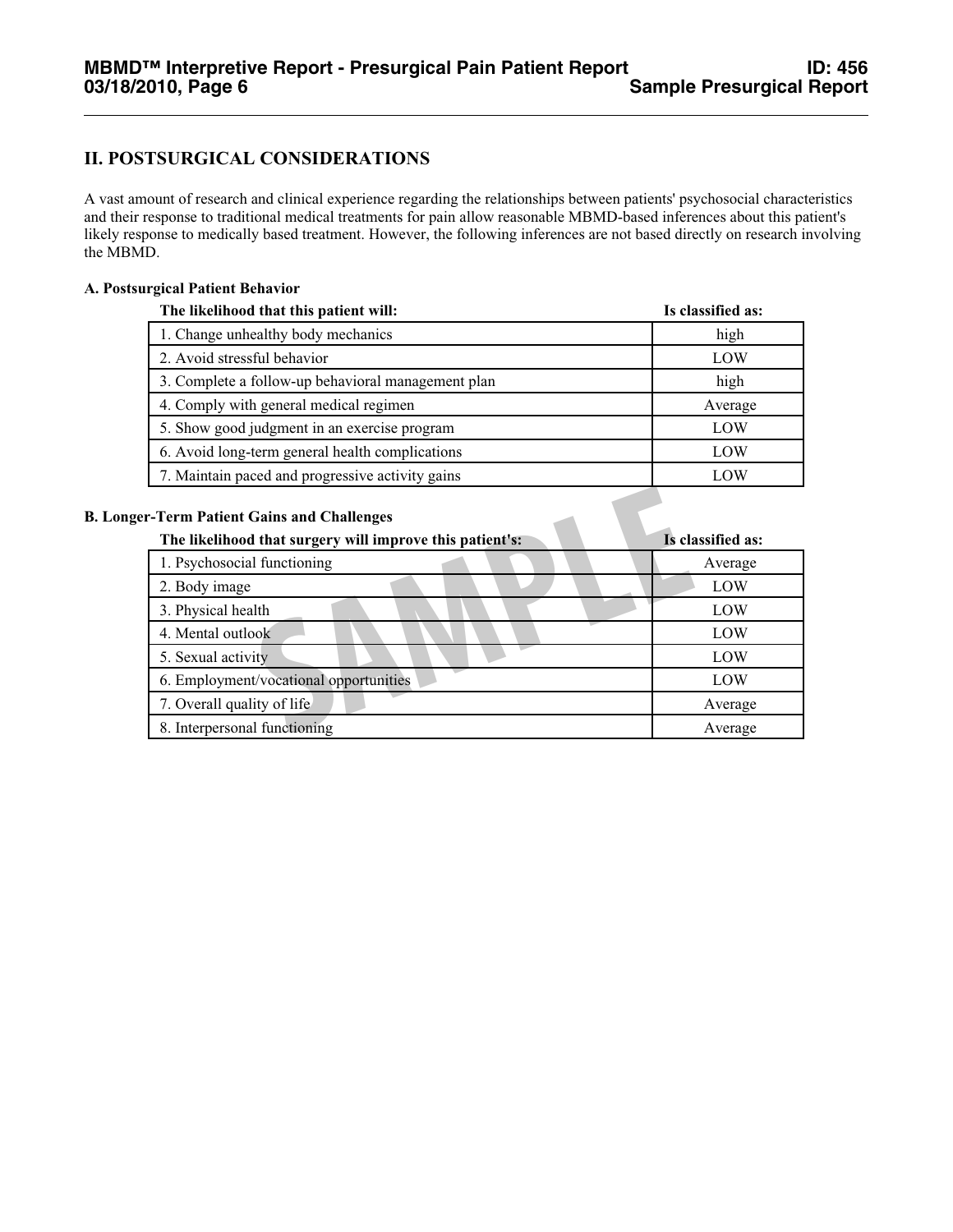# **Millon™ Behavioral Medicine Diagnostic - Interpretive Report**

This report is based on the assumption that the MBMD assessment was completed by a person who is undergoing professional medical evaluation or treatment. MBMD data and analyses do not provide physical diagnoses. Rather, the instrument supplements such diagnoses by identifying and appraising the potential role of psychiatric and psychosomatic factors in a patient's disease and treatment. The statements in this report are derived from cumulative research data and theory. As such, they must be considered probabilistic inferences rather than definitive judgments and should be evaluated in that light by clinicians. The statements contained in the report are of a personal nature and are for confidential professional use only. They should be handled with great discretion and should not be shown to patients or their relatives.

**Interpretive Considerations -** This section identifies noteworthy response patterns and indicates negative health habits that may be affecting the patient's medical condition.

well-functioning adult with modest life stressors, his respoted or naivete about psychological matters. Although scoring meies were probably successful in retaining the validity of the uld be read with these characteristic Unless this patient is a well-functioning adult with modest life stressors, his responses suggest either a need for social approval or naivete about psychological matters. Although scoring adjustments that correct for these tendencies were probably successful in retaining the validity of the interpretation, this interpretive report should be read with these characteristics in mind.

He is probably experiencing problems with maintaining a regular exercise program. Additionally, he may be experiencing problems with overeating.

**Psychiatric Indications -** This section identifies current psychiatric symptoms or disorders that should be a focus of clinical attention. These symptoms or disorders may affect the patient's response to healthcare treatment and his ability to adjust to or recover from his medical condition.

This patient reports relatively high levels of anxiety and depression. These elevations are probably due to a recent medical diagnosis or an upcoming medical procedure and are probably temporary. Characteristically, this patient is agreeable, confident, and adaptive to changing circumstances. However, his concerns about his illness may be too serious to dismiss, resulting in debilitating anxiety complicated by uncharacteristic depression. The healthcare team should encourage and reinforce this patient's sense of control over his illness. As a result, he will probably take adaptive measures to reduce the distress he is experiencing. Short-term pharmacological agents may also be beneficial.

**Coping Styles -** This section characterizes the patient's coping style and/or defenses. These include "normal" parallels of *DSM-IV*®, Axis II personality styles that may influence the patient's response to healthcare treatment and his ability to adjust to or recover from his condition.

Although this patient seems to need frequent social activity and stimulation, he is characteristically self-confident and easygoing in relationships with others. He is usually able to cope with minor stresses and discomfort, but he is likely to find a chronic illness problematic. The constraints of a long-term illness may lead to increasing irritability and dramatization of his discomfort. When possible, he may seek out pleasure and indulge his desires beyond the ordinary. He is overly enthusiastic about minor matters or passing fancies, and he is likely to lose interest quickly once the initial excitement has waned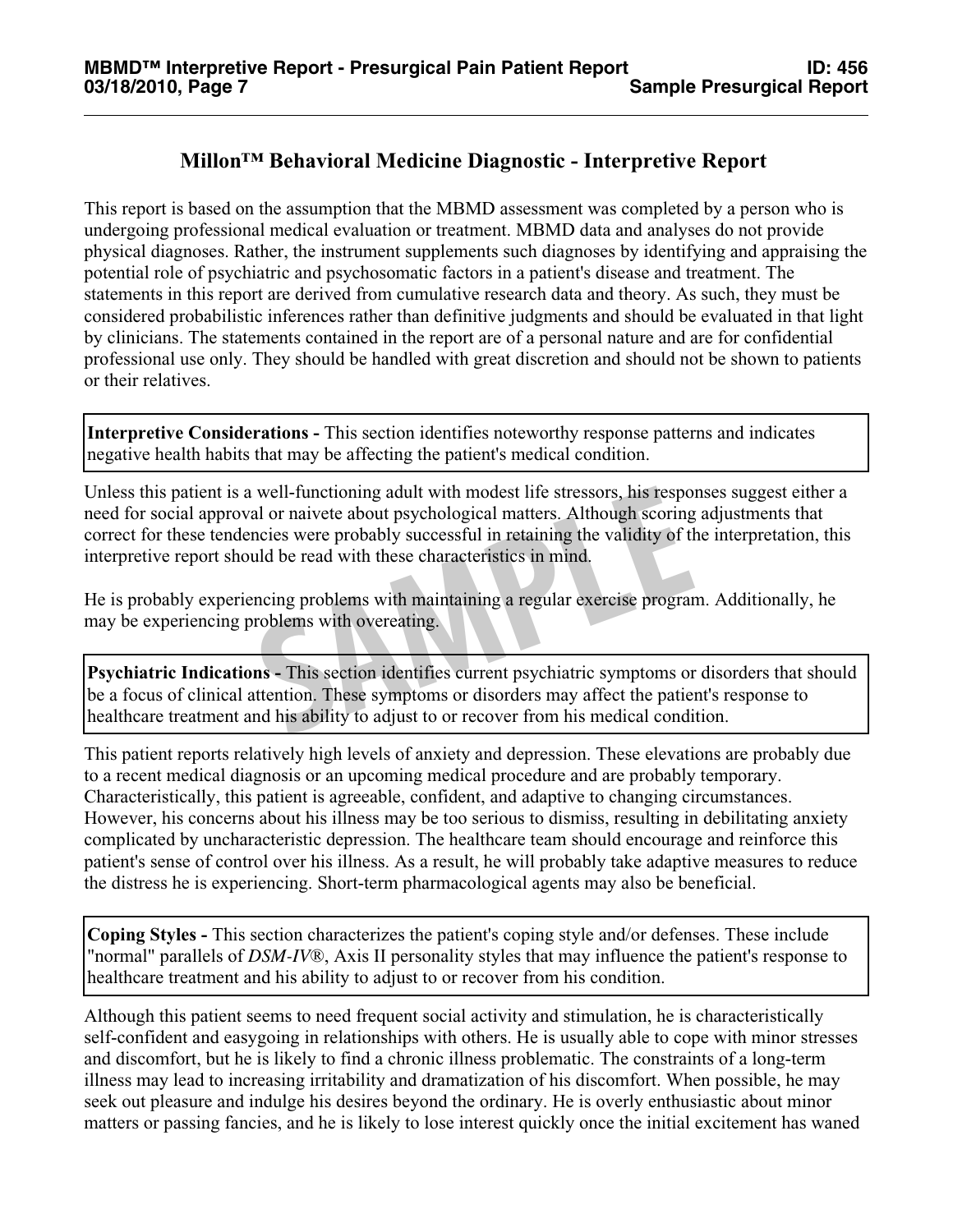or some other attraction or fad appears. He is self-assured, casual, and relaxed, and he may tend to overlook what he sees as trivial social responsibilities. He may fail to be adequately attentive to matters of a repetitive nature, particularly unappealing ones such as adhering to a long-term treatment regimen.

This patient's self-assurance is likely to be reflected in a disinclination to take the early stages of an illness seriously. He is likely to deny the potential severity of physical symptoms or overlook them until they are too troubling to be ignored. He does not tolerate frustration, and he will probably not like being a patient. He may exhibit both annoyance and flippancy in an effort to cover up the anxiety he feels beneath the surface calm. Although he is outwardly friendly, charming, and cooperative with doctors and other healthcare personnel, this style of relating may be short-lived and superficial. He may see physicians as omnipotent and attractive given their social status and achievements, but he is apt to be self-protectively evasive and denying. He may keep a part of himself separate from long-term or intensive interactions. Pressure to face up to the reality of a serious illness or the necessary course of extensive treatment may result in irritability, withdrawal, or active uncooperativeness. Even when he is making a genuine effort to be cooperative, he will probably be impatient with rules and expectations. He may consider self-discipline, punctuality, and record-keeping as boring and burdensome.

theare personnel should be comfortable interviewing and dates<br>theare personnel should be comfortable interviewing and dates<br>seems indifferent to his illness, seemingly too relaxed and s<br>bout adherence to the treatment regi For the most part, healthcare personnel should be comfortable interviewing and dealing with this patient. If anything, care should be taken not to be seduced by his easy rapport and apparent cooperativeness. If he seems indifferent to his illness, seemingly too relaxed and self-assured, it may be necessary to be firm about adherence to the treatment regimen. If appropriate to the case, convincing warnings and clear instructions should be spelled out and followed up with regular check-ups.

**Stress Moderators -** This section notes the patient's personal and social assets and liabilities and how they may affect his ability to manage the stressors and burdens of his medical condition and treatment.

**Liabilities:** Illness Apprehension, Functional Deficits, Pain Sensitivity, Future Pessimism **Assets:** Social Support, Spiritual Faith

This individual is extremely sensitive to physical changes, which can result in many hypochondriacal complaints. However, because of his upbeat outlook, he is likely to have the stamina to deal with his illness. Nevertheless, he will appreciate the ability of the healthcare team to deal with his current health needs and avoid speculations about future changes.

This patient may report significant decrements in his ability to return to his premorbid activities of daily living. Neither denying concern nor overly apprehensive, he is likely to maintain a reasonable attitude toward the obstacles that his illness presents. His self-confidence can be enlisted by the healthcare provider to increase his ability to take on limited independent activities.

This patient reports a high level of pain sensitivity. Issues specific to pain are discussed in the Pain Patient Summary section earlier in this report.

This patient may become pessimistic about his future if his medical condition worsens or if he experiences unanticipated physical limitations. If he displays any such emotional difficulties following these changes, they will take the form of impatience about returning to his independent lifestyle. Encouraging him to gather information about the latest technological breakthroughs and treatment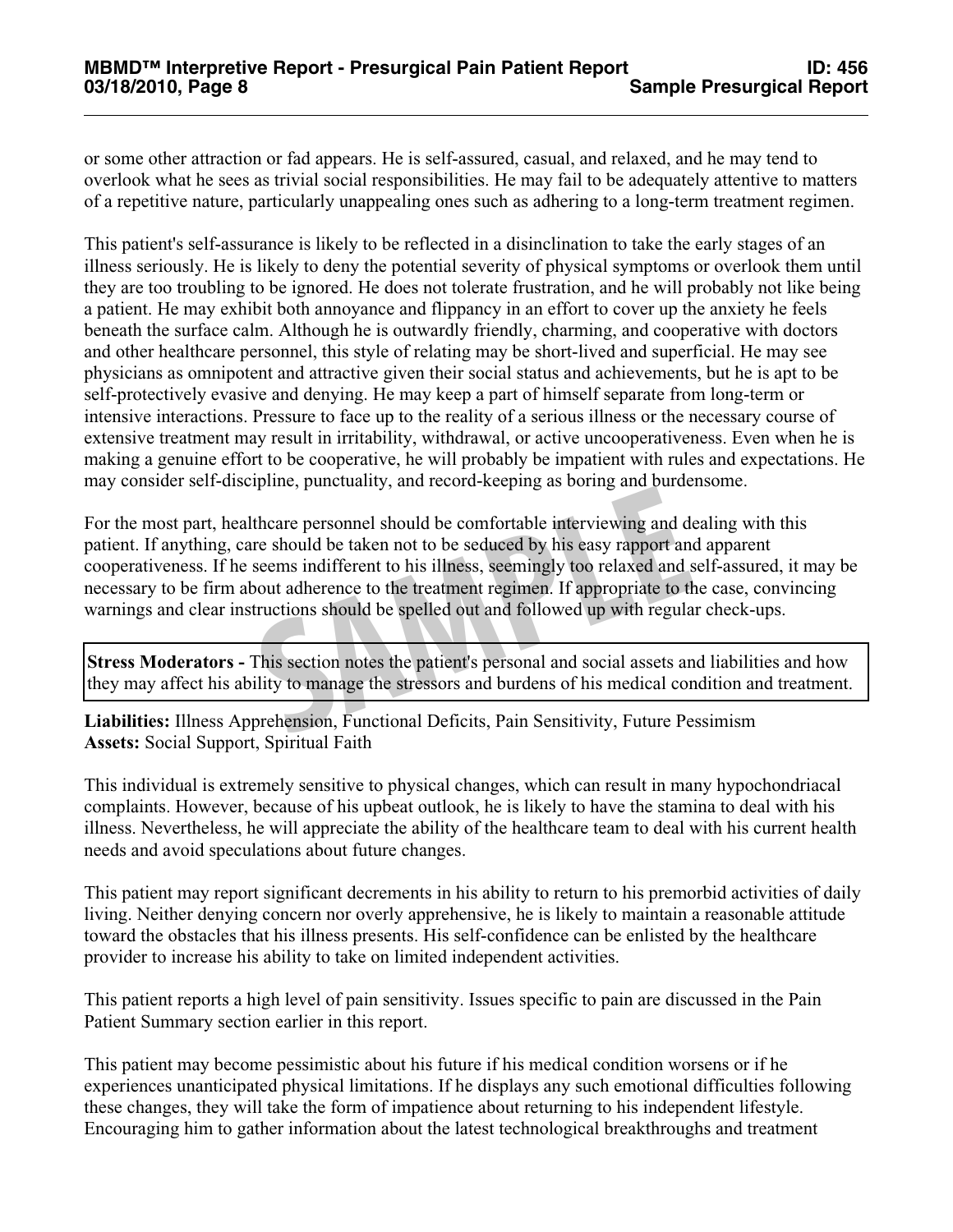options for his condition (using the hospital library or Internet resources) may help him preserve his sense of independence and control over his current situation.

This individual sees his relationships with family or friends as extremely supportive and comforting, which is likely to help him significantly in the recovery process. The healthcare team can also enlist key members of this social network to facilitate the post-treatment regimen.

This individual has a strong belief in the importance of spirituality as a contributor to his continued health and well-being. If he encounters changes in his medical condition or a difficult course of treatment, the prospects for a relatively favorable outcome may be enhanced by his constructive spiritual outlook. With his generally upbeat attitude and sense of entitlement to a good healthy life, he is likely to feel that the odds of a full recovery are strongly in his favor.

**Treatment Prognostics -** This section, which is based on the patient's psychological profile, forecasts his response to medical procedures and medication.

**Liabilities:** Medication Abuse **Assets:** Information Receptivity

In Abuse<br>
Specifically, his ongoing problems with anxiety and excess<br>
Specifically, his ongoing problems with anxiety and excess<br>
sgree that he may have trouble attending to the details of his<br>
Smay be based on the expecta This patient's ability to maintain his prescribed medication regimen may be compromised by his psychological profile. Specifically, his ongoing problems with anxiety and excessive worrying may affect him to such a degree that he may have trouble attending to the details of his medication schedule. In some cases, his fears may be based on the expectation that such medications could affect his judgment and awareness levels. The healthcare team should be alert to this and be prepared to address his anxiety symptoms. Mild anxiety symptoms may be treatable with behavioral techniques such as relaxation, guided imagery, or meditation. More extreme and persistent anxiety-related conditions may require pharmacologic intervention to reduce his arousal level before prescribing the medication regimen for his primary medical condition.

This patient is open to receiving information or discussing matters pertaining to his illness. This may help facilitate his adjustment to treatment and may be used by the healthcare team to improve health outcomes.

**Management Guide -** This section provides recommendations for the general management of this patient based on his psychological profile.

This patient is likely to have a much slower recovery and may generate many more expenditures during the course of his treatment than other medical patients. These complications and/or expenditures may be affected by the following issues:

l This patient's ability to follow his prescribed medication regimen may be compromised by his anxiety and excessive worrying. This may affect him to such a degree that he may have trouble attending to the details of his medication schedule. In some cases, his fears may be based on the expectation that his medication will affect his judgment and awareness levels.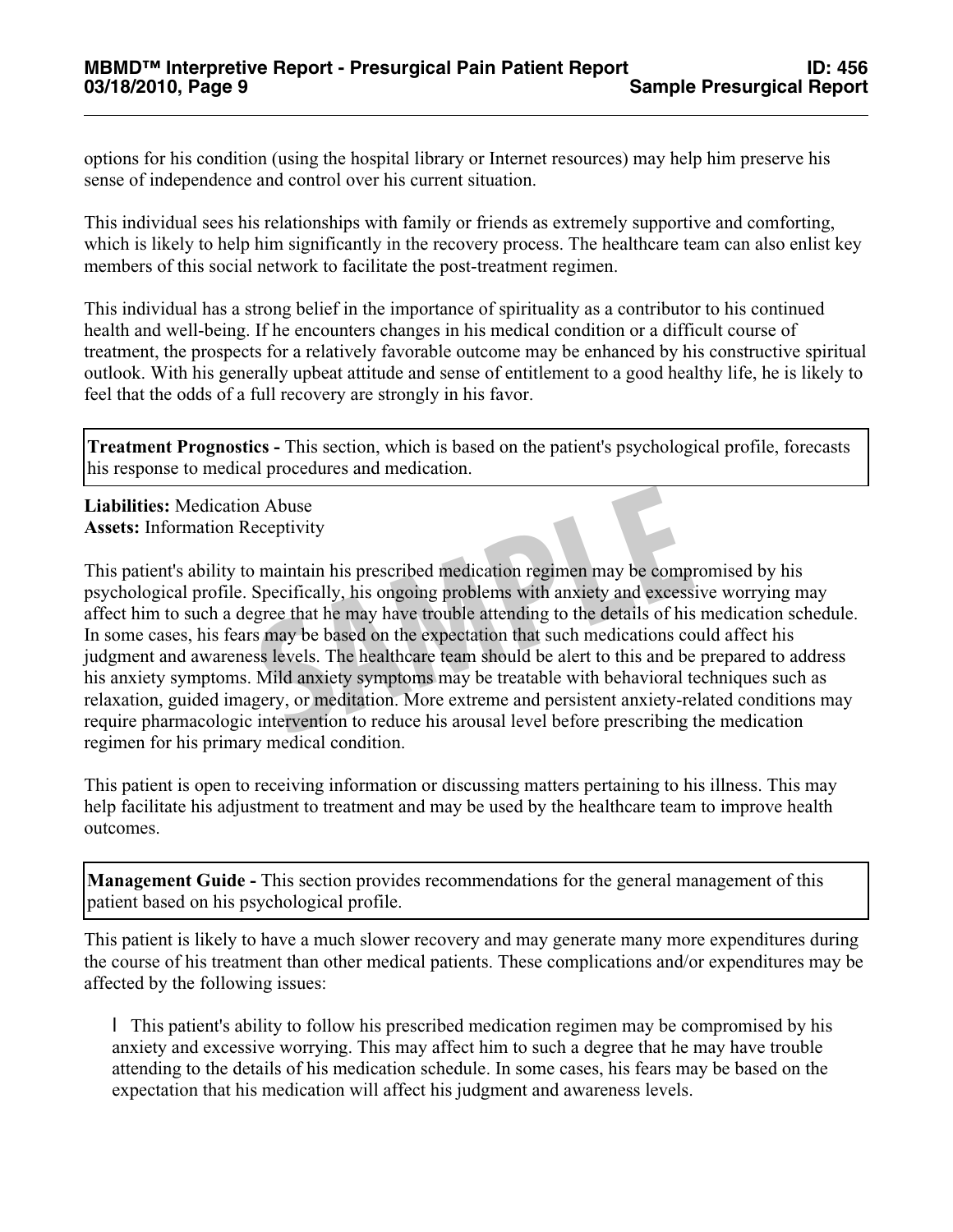• This patient may overuse medical services. His excessive worrying may affect him to such a degree that he may schedule extra medical appointments. The healthcare team should be prepared to address his anxiety but should make it clear that he does not need any further treatment for his primary medical condition.

- This patient considers his relationships with family or friends extremely supportive and comforting. The healthcare team can enlist key members of this social network to facilitate his recovery and his adherence to the post-treatment regimen.
- This individual has a strong belief in the importance of spirituality as a contributor to his continued health and well-being. With his generally upbeat attitude, he is likely to feel that the odds of a full recovery are strongly in his favor and may be enhanced by a constructive spiritual outlook.

Example 19 analysis and a line of the International period of the meaninging his arousal level. His psychological profile suggest:<br>pportive psychosocial group intervention or individual counseless.<br>Such intervention may be This patient may benefit from pharmacologic or psychosocial intervention to address psychological issues that could affect his adjustment to his illness or his recovery following major procedures such as surgery. His tendency to become very tense and anxious before or after medical procedures may cause him to have trouble managing his arousal level. His psychological profile suggests that he may be a good candidate for supportive psychosocial group intervention or individual counseling to ameliorate these mental health problems. Such intervention may be a cost-effective way to optimize his quality of life and minimize the post-treatment adjustment and recovery period.

**Noteworthy Responses -** The patient's endorsement of the following item(s) is particularly worthy of follow-up by the healthcare team.

#### **Panic Susceptibility**

| Item $#1$  | <b>Item Content Omitted</b> |
|------------|-----------------------------|
| Item $#28$ | <b>Item Content Omitted</b> |
| Item # 66  | Item Content Omitted        |

#### **Adherence Problems**

| Item $# 10$   | <b>Item Content Omitted</b> |
|---------------|-----------------------------|
| Item $\#$ 103 | Item Content Omitted        |



**Special Note:**  The content of the test items is included in the actual reports. To protect the integrity of the test, the item content does not appear in this sample report.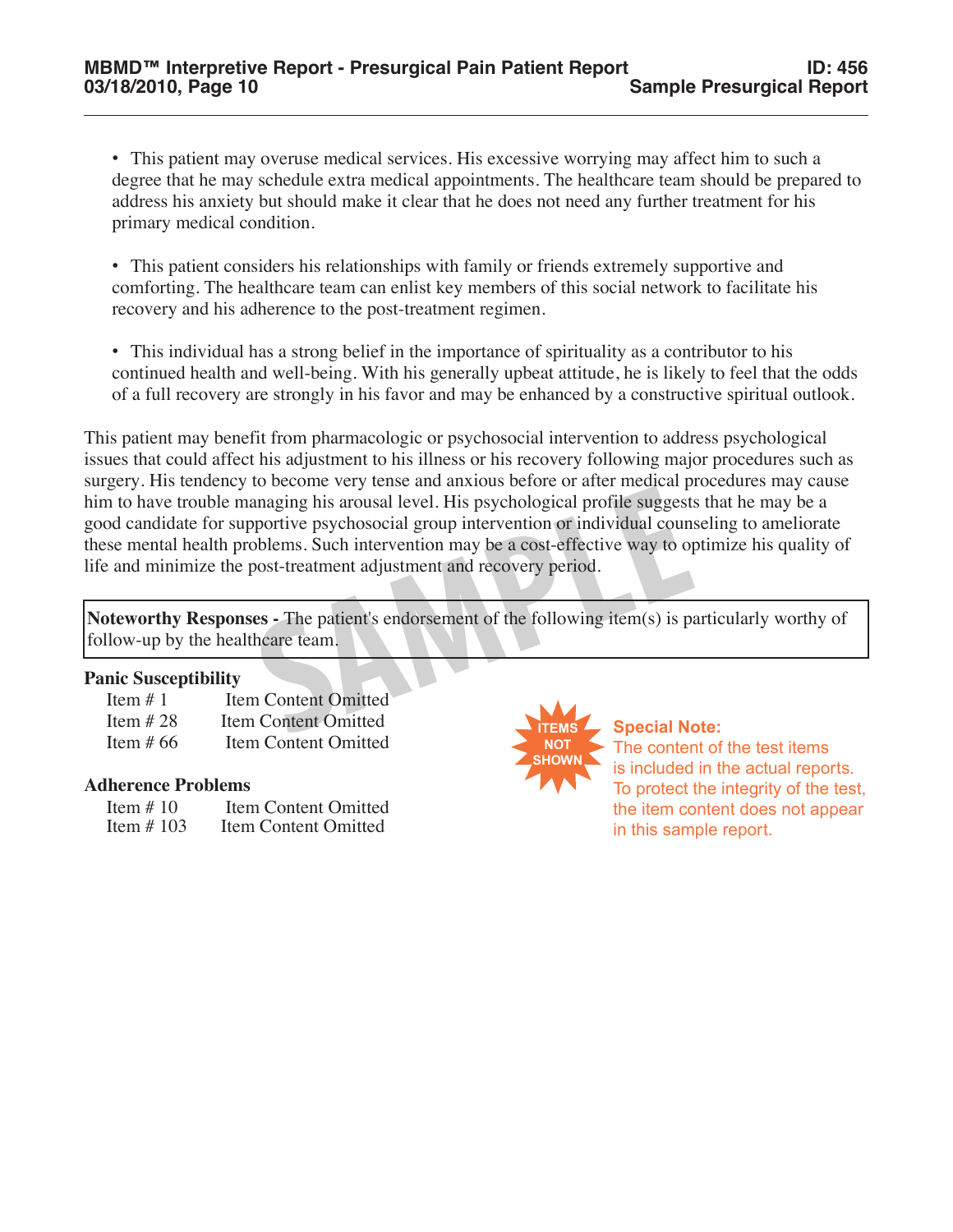# **Millon™ Behavioral Medicine Diagnostic - Healthcare Provider Summary**

This patient is a 35-year-old white male who is divorced and is a high school graduate. He reports that pain is the major problem for which he is seeking medical help.

# **Psychiatric Indications**

This patient reports relatively high levels of anxiety and depression. These are most likely subsequent to a recent medical diagnosis or an upcoming medical procedure and will probably be time-limited in nature. Although he is characteristically agreeable and confident, his illness concerns are too serious to dismiss, resulting in debilitating anxiety complicated by feelings of depression. With encouragement from the healthcare team, this patient is likely to take adaptive measures to regain a sense of control over his illness. Short-term pharmacological agents may be beneficial.

# **Coping Styles**

This patient is likely to exhibit a self-assured and sociable manner with others, behaving in most situations in a confident and calm fashion. However, his unruffled composure and nonchalant air of calm equanimity may give way under the press of a persistent and severe illness. Firm advice and periodic check-ups will be helpful.

# **Case Management Issues**

#### **Stress Moderators**

on. However, his unruffled composure and nonchalant air of calm<br>a persistent and severe illness. Firm advice and periodic check-up<br>**ISSUES**<br>ability medical treatment without a psychological treatment comp<br>tient's periodic l There is a strong probability medical treatment without a psychological treatment component will be unsatisfactory for this patient's periodic and recurring pain problems. The healthcare provider should be alert to excessive requests for pain medications.

l He may report significant decrements in his ability to maintain premorbid activities of daily living. His self-confidence can be enlisted by the healthcare provider to increase his ability to take on limited independent activities.

l His scores indicate that he has other liabilities and some assets in this area. For further information, consult with the attending mental health professional.

#### Treatment Prognostics

l This patient's ability to follow a prescribed medication regimen may be compromised by his anxiety and excessive worrying. He may not be able to attend to the details of a medication schedule, and/or he may be afraid of side effects.

l He is open to receiving information or discussing matters pertaining to his illness.

#### Management Guide

This patient's psychological profile suggests that he may have a significantly complicated course of recovery after major medical procedures. This could lead to substantially elevated medical costs. His recovery may be influenced by the following conditions:

l His ongoing problems with anxiety and excessive worrying may make it difficult for him to follow a prescribed medication regimen.

l His depressive symptoms may make it difficult for him to follow a prescribed medication regimen.

l He is probably experiencing problems with maintaining a regular exercise program. Additionally, he may be experiencing problems with overeating.

l He is quite comfortable with the support he anticipates from family and friends, and it is likely that these resources can be called upon in times of need.

l He has strong spiritual faith that may be an asset during his recovery.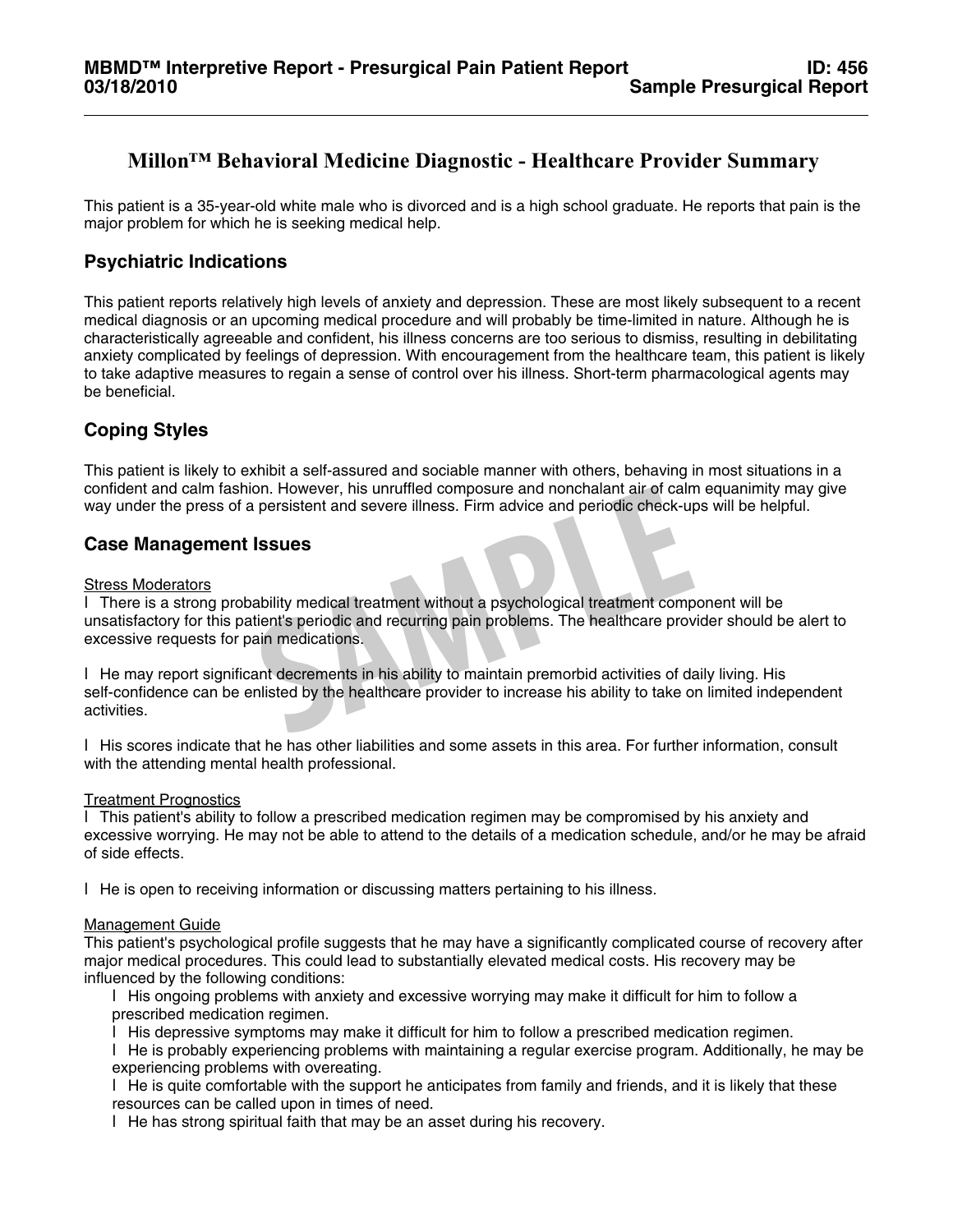This patient may benefit from pharmacologic or psychosocial intervention to address the psychological issues that could affect his adjustment to his illness or recovery following major procedures such as surgery.

## **End of Report**

NOTE: This and previous pages of this report contain trade secrets and are not to be released in response to requests under HIPAA (or any other data disclosure law that exempts trade secret information from release). Further, release in response to litigation discovery demands should be made only in accordance with your profession's ethical guidelines and under an appropriate protective order.